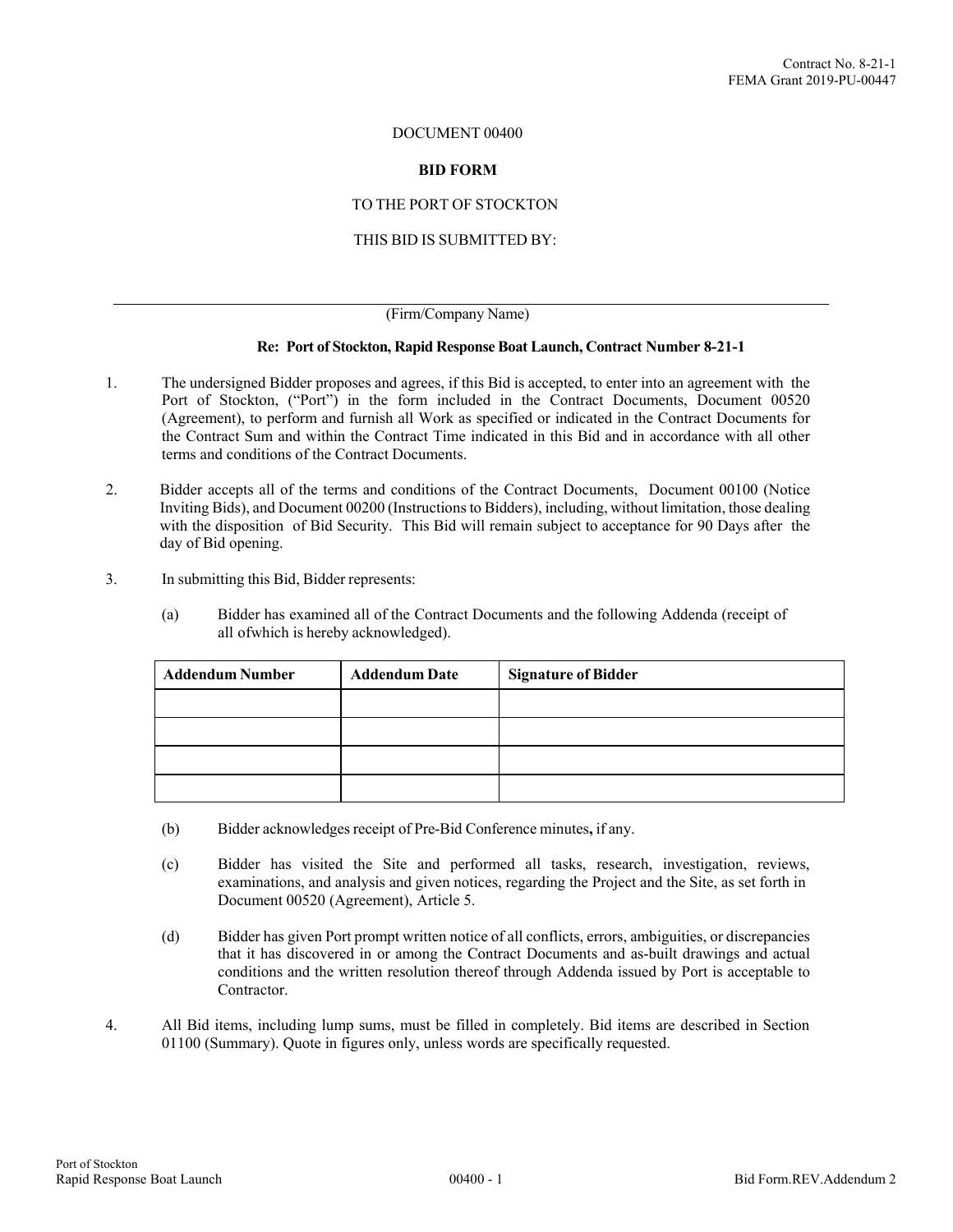| <b>ITEM</b>                            | <b>DESCRIPTION</b>                                                 | <b>UNIT</b> | <b>ESTIMATED</b><br><b>QUANTITY</b> | <b>UNIT</b><br><b>PRICE</b> | <b>TOTAL PRICE</b> |
|----------------------------------------|--------------------------------------------------------------------|-------------|-------------------------------------|-----------------------------|--------------------|
| 1                                      | MOBILIZATION / TWIC CARDS                                          | LS.         | 1                                   |                             |                    |
| $\overline{2}$                         | <b>DEMOLITION</b>                                                  |             | $\mathbf{1}$                        |                             |                    |
| 3                                      | TEMPORARY EROSION & SEDIMENT CONTROL                               |             | $\mathbf{1}$                        |                             |                    |
| 4                                      | <b>DUST CONTROL</b>                                                | LS.         | $\mathbf{1}$                        |                             |                    |
| 5                                      | TEMPORARY 8' SECURITY FENCE (MAINTAINED DAILY)                     | LF.         | 570                                 |                             |                    |
| 6                                      | <b>ESA FENCE</b>                                                   |             | 226                                 |                             |                    |
| $\overline{7}$                         | SECURITY FENCE AND GATE                                            |             | 132                                 |                             |                    |
| 8                                      | ADA ACCESS RAMP AND SUPPORTS                                       |             | $\mathbf{1}$                        |                             |                    |
| 9                                      | ADA CONCRETE RAMP w/ CURB                                          | <b>SF</b>   | 207                                 |                             |                    |
| 10                                     | ADA HANDRAIL AND TOE KICK                                          | LF          | 258                                 |                             |                    |
| 11                                     | 40'X4' GANGWAY SYSTEM (OFOI)                                       | LS.         | $\mathbf{1}$                        |                             |                    |
| 12                                     | <b>GANGWAY FLOAT (OFOI)</b>                                        | LS.         | $\mathbf{1}$                        |                             |                    |
| 13                                     | <b>BOAT DOCK/LIFT SYSTEM (OFOI)</b>                                | LS.         | 1                                   |                             |                    |
| 14                                     | STEEL FENDER SYSTEM                                                | EA          | 6                                   |                             |                    |
| 15                                     | SHADING STRUCTURE SIDING                                           | <b>SF</b>   | 996                                 |                             |                    |
| 16                                     | WATER LINE, HOSE BIB                                               | LS.         | $\mathbf{1}$                        |                             |                    |
| 17                                     | LIGHTING SYSTEM (4' LED GASKETED AND ENCLOSED FIXTURE-<br>22 EACH) | EA          | 22                                  |                             |                    |
| 18                                     | SECURITY CAMERA SYSTEM (2 CAMERAS)                                 | EA          | $\overline{2}$                      |                             |                    |
| 19                                     | LIGHTING SYSTEM (2 POLES, 2 FOUNDATIONS AND 4 ARMS)                | EA          | $\overline{2}$                      |                             |                    |
| 20                                     | LIGHTING SYSTEM (2 LIGHTS ON EXISTING POLES)                       | EA          | $\overline{2}$                      |                             |                    |
| 21                                     | POWER SERVICE AND PANEL                                            | LS.         | $\mathbf{1}$                        |                             |                    |
| 22                                     | <b>SAW CUTTING</b>                                                 | LF          | 170                                 |                             |                    |
| 23                                     | AC TRENCH PAVING                                                   | <b>SF</b>   | 6                                   |                             |                    |
| 24                                     | <b>CONCRETE TRENCH PAVING</b>                                      | <b>SF</b>   | 95                                  |                             |                    |
| 25                                     | SANDBAG PROTECTION                                                 | LF.         | 1,155                               |                             |                    |
| <b>Total Base Bid Amount in Words:</b> |                                                                    |             |                                     |                             | $\mathbf{s}$       |

l

L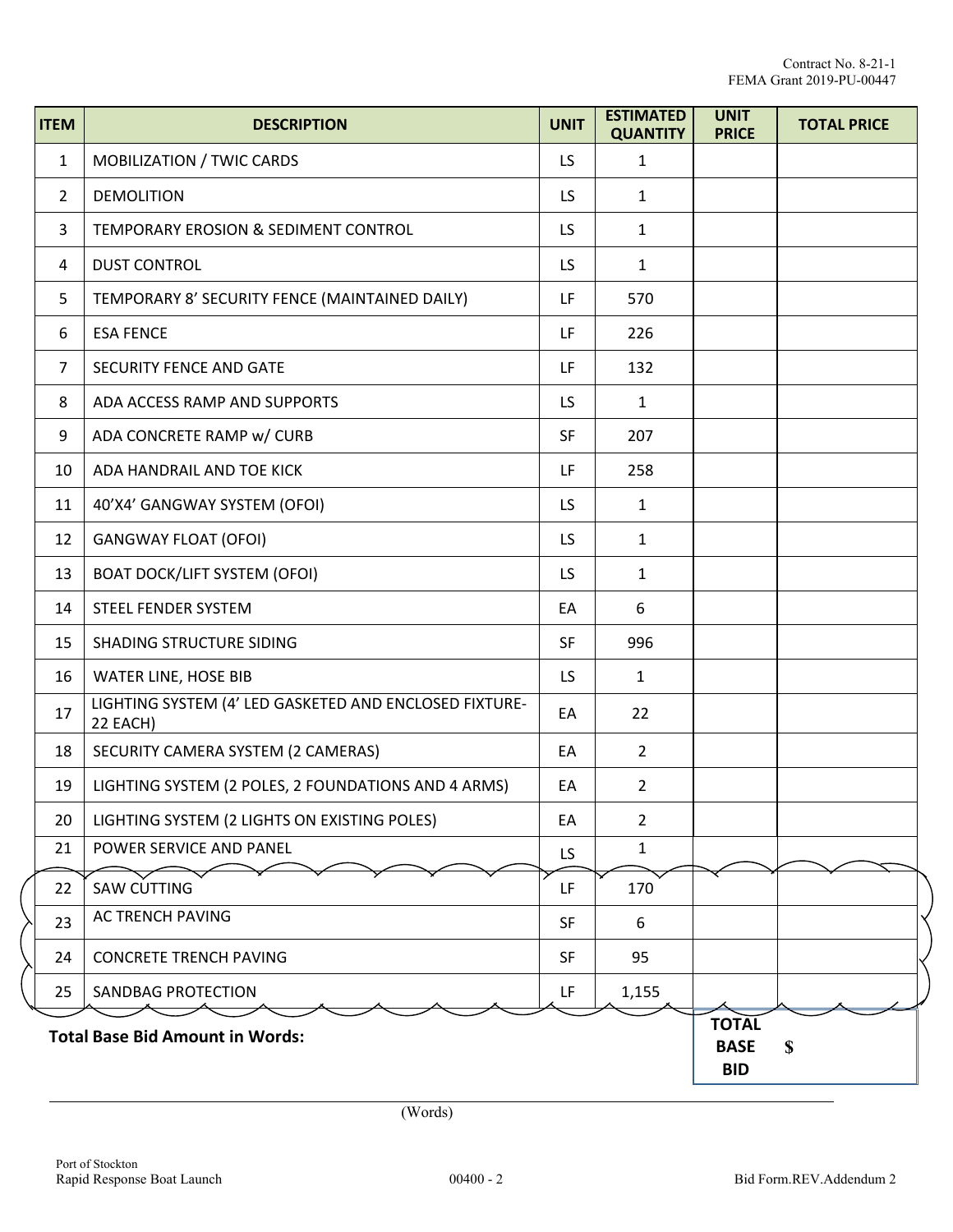**This amount shall constitute full compensation for furnishing all labor, materials, apparatus, facilities, transportation, tools, equipment, bonds and insurance for performance of all the work contemplated and embraced in this contract, and for all risks of every description connected with the work, and for well and faithful completion of the work and the whole thereof in the manner and according to the Contract Documents and the requirements of designated Port Project representative.** 

**Discrepancies between the words and numbers will be resolved in favor of the words.** 

- 5. Selection of Apparent Low Bidder: The undersigned acknowledges that the Apparent Low Bidder will be the Bidder submitting the lowest total for **Bid Items 1-25** above.
- 6. Subcontractors for work included in all Bid items are listed on the attached Document 00430 (Subcontractors List).
- 7. The undersigned Bidder understands that Port reserves the right to reject this Bid.
- 8. If written notice of the acceptance of this Bid, hereinafter referred to as Notice of Award, is mailed or delivered to the undersigned Bidder within the time described in Paragraph 2 of this Document 00400 or at any other time thereafter before it is withdrawn, the undersigned Bidder will execute and deliver the documents required by Document 00200 (Instructions to Bidders) within the times specified therein. These documents include, but are not limited to, Document 00520 (Agreement), Document 00610 (Construction Performance Bond), and Document 00620 (Construction Labor and Material Payment Bond), and Document 00821 (Insurance and Indemnification).
- 9. Notice of Award or request for additional information may be addressed to the undersigned Bidder at the address set forth below.
- 10. The undersigned Bidder herewith encloses cash, a cashier's check, or certified check of or on a responsible bank in the United States, or a corporate surety bond furnished by a surety authorized to do a surety business in the State of California, in form specified in Document 00200 (Instructions to Bidders), in the amount of ten percent (10%) of the Total Bid Price and made payable to "Port of Stockton."
- 11. The undersigned Bidder agrees to commence Work under the Contract Documents on the date established in Document 00700 (General Conditions) and to complete all Work within the time specified in Document 00520 (Agreement). The undersigned Bidder acknowledges that Port has reserved the right to delay or modify the commencement date. The undersigned Bidder further acknowledges Port has reserved the right to perform independent work at the Site, the extent of such work may not be determined until after the opening of the Bids, and that the undersigned Bidder will be required to cooperate with such other work in accordance with the requirements of the Contract Documents.
- 12. The undersigned Bidder agrees that, in accordance with Document 00700 (General Conditions), liquidated damages for failure to complete all Work in the Contract within the time specified in Document 00520 (Agreement) shall be as set forth in Document 00520 (Agreement).
- 13. The names of all persons interested in the foregoing Bid as principals are:

# **IMPORTANT NOTICE:** If Bidder or other interested person is a corporation, give the legal name of corporation, state where incorporated, and names of president and secretary thereof; if a partnership, give name of the firm and names of all individual co-partners composing the firm; if Bidder or other interested person is an individual, give first and last names in full.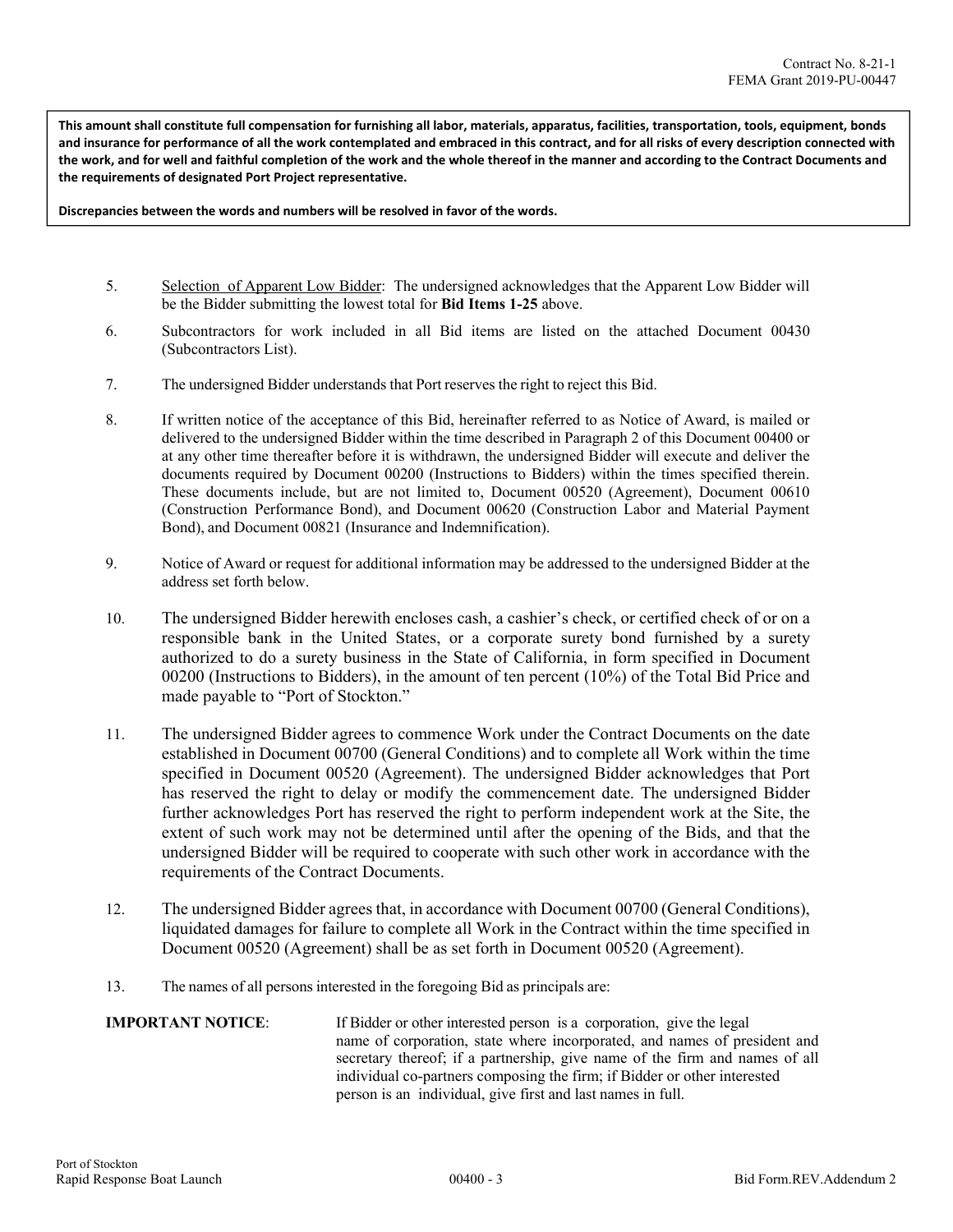| <b>NAME OF BIDDER:</b>                                                                                                                                                                                                                                                                                                                                                                                                                               |                       |  |  |
|------------------------------------------------------------------------------------------------------------------------------------------------------------------------------------------------------------------------------------------------------------------------------------------------------------------------------------------------------------------------------------------------------------------------------------------------------|-----------------------|--|--|
| Licensed in accordance with an act for the registration of Contractors, and with license number:                                                                                                                                                                                                                                                                                                                                                     |                       |  |  |
|                                                                                                                                                                                                                                                                                                                                                                                                                                                      |                       |  |  |
|                                                                                                                                                                                                                                                                                                                                                                                                                                                      |                       |  |  |
| (Place of Incorporation, if Applicable)                                                                                                                                                                                                                                                                                                                                                                                                              | (Principal)           |  |  |
| (Principal)                                                                                                                                                                                                                                                                                                                                                                                                                                          | (Principal)           |  |  |
| I certify (or declare) under penalty of perjury under the laws of the State of California that the<br>foregoing is true and correct.                                                                                                                                                                                                                                                                                                                 |                       |  |  |
| X                                                                                                                                                                                                                                                                                                                                                                                                                                                    | (Signature of Bidder) |  |  |
|                                                                                                                                                                                                                                                                                                                                                                                                                                                      |                       |  |  |
|                                                                                                                                                                                                                                                                                                                                                                                                                                                      |                       |  |  |
|                                                                                                                                                                                                                                                                                                                                                                                                                                                      |                       |  |  |
| NOTE: If Bidder is a corporation, set forth the legal name of the corporation together with the signature of the<br>officer or officers authorized to sign contracts on behalf of the corporation. If Bidder is a partnership, set forth the<br>name of the firm together with the signature of the partner or partners authorized to sign contracts on behalf of the<br>partnership.<br><b>Business Address:</b><br>Contractor's Representative(s): | (Name/Title)          |  |  |
|                                                                                                                                                                                                                                                                                                                                                                                                                                                      | (Name/Title)          |  |  |
|                                                                                                                                                                                                                                                                                                                                                                                                                                                      |                       |  |  |
| Officers Authorized to Sign Contracts                                                                                                                                                                                                                                                                                                                                                                                                                | (Name/Title)          |  |  |